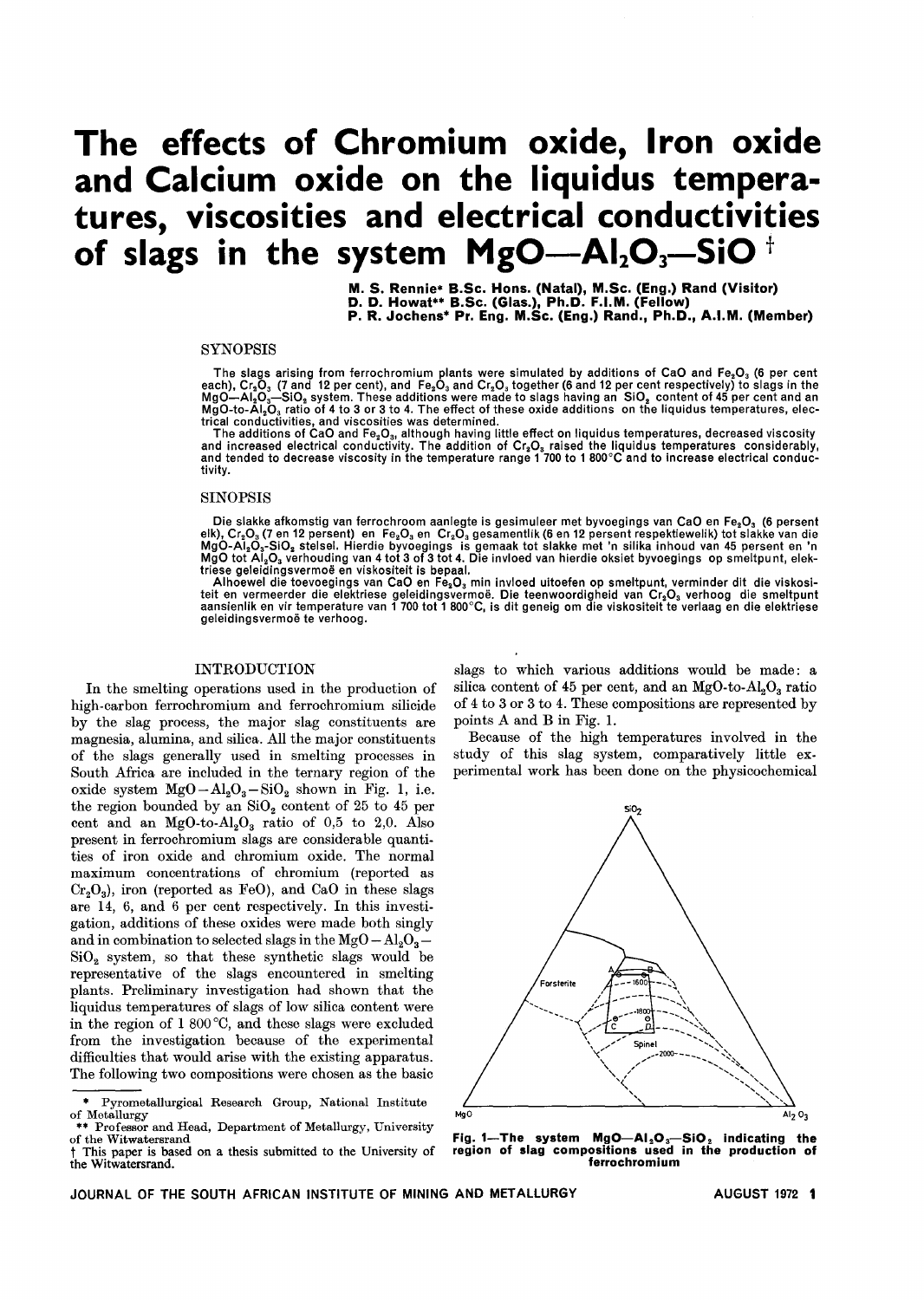properties of these slags. Bobkova<sup>1</sup>, Zhilo<sup>2, 3</sup>, and Liutikov and Tsylev4, 5 have investigated the viscosity of the slag system  $MgO-Al<sub>2</sub>O<sub>3</sub> - SiO<sub>2</sub>$  for slag compositions similar to those used in the production of highcarbon ferrochromium and ferrochromium silicide. However, only Liutikov and Tsylev have undertaken a systematic study of the effects of chromium oxide on the physicochemical properties of the system.

# LIQUIDUS TEMPERATURE

The liquidus temperature of a slag is important. The charge reacts and is heated as it descends towards the hot zone of the furnace, and it is not practically possible for the temperature of the alloy to be raised by an increase in its retention time in the furnace because, once the charge has reached the smelting zone and has fused, it will drop away from the area of intense heat surrounding the arcs and will settle to the bottom of the furnace. Consequently, for the alloy to be superheated to the required degree, the liquidus temperature of the slag must be sufficiently high to ensure that the slag is only sufficiently fluid for the products of smelting to drain away from the arc zone once the alloy has been heated to above its liquidus temperature.

#### *Experimental technique*

The liquidus temperatures of the slags investigated were determined by high-temperature microscopy, which involves the simultaneous heating of a thermocouple and the measurement of its temperature, with the thermocouple acting as the heater element and sample-holder. The apparatus used was developed by Sommer and Jochens<sup>6</sup>, based on the work of Welch<sup>7</sup>. When Pt-5% Rh/Pt-20% Rh thermocouples are used, the precision is about  $\pm 5^{\circ}$ C at 1 700 °C, and, although the accuracy of the thermocouple is only  $+5^{\circ}$ C at 1 700 °C, agreement with standards was generally as good as  $\pm 5^{\circ}$ C. Crystal phases were identified from crystals grown on the hot-stage microscope, the remaining melt being quenched to a glass and the finely ground sample analysed in a Phillips Debye-Sherrer X-ray-diffraction camera.

### *Experimental results*

Initially, 1 g samples of the required compositions were made up and the liquidus temperatures of these homogeneous premelts were determined. The liquidus temperatures of the slags containing chromium oxide could not be measured by the technique of high-temperature microscopy because of thermocouple contamination. After electrical conductivity and viscosity measurements had been completed, samples of the slags were taken and analysed (Table I). The liquidus temperatures of all the slags not containing chromium oxide were redetermined, and these results were found to be in good agreement with those obtained initially. The liquidus temperatures and primary phases are given in Table lI. It may be noted that spinel  $(MgO.AI<sub>2</sub>O<sub>3</sub>)$  was the primary phase in all cases.

Samples of the A and B slags containing 7 and 12 per cent chromium oxide, when quenched from  $1680^{\circ}$ C in air, revealed the presence of small rose-coloured crystals in a glassy matrix, i.e., even at this temperature,

| From platinum crucibles                                                                                                                                                                                                                  |                                                    |                                                   |                                                    |                                      |                                        |                                      |                                |
|------------------------------------------------------------------------------------------------------------------------------------------------------------------------------------------------------------------------------------------|----------------------------------------------------|---------------------------------------------------|----------------------------------------------------|--------------------------------------|----------------------------------------|--------------------------------------|--------------------------------|
| Slag as analysed                                                                                                                                                                                                                         | MgO                                                | $\text{Al}_2\text{O}_3$                           | SiO.                                               | CaO                                  | $Cr_2O_3$                              | FeO                                  | Fe <sub>2</sub> O <sub>3</sub> |
| A<br>$A+6\%$ CaO<br>$A+6\%Fe2O3$<br>B<br>$B + 6\%$ CaO<br>$B + 6\%Fe2O3$                                                                                                                                                                 | 31,03<br>28,99<br>29,85<br>23,04<br>22,04<br>22,48 | 24,01<br>22,33<br>23,14<br>32,5<br>31,29<br>31,36 | 43,17<br>41,40<br>40,97<br>43,84<br>41.36<br>41.03 | 0,57<br>6,03<br>0.63<br>5,63         |                                        | 0,62<br>0,69<br>2,34<br>2,86         | 3,02<br>2,27                   |
| From molybdenum crucibles                                                                                                                                                                                                                |                                                    |                                                   |                                                    |                                      |                                        |                                      | MoO <sub>3</sub>               |
| $A + 7\%$ Cr <sub>2</sub> O <sub>3</sub><br>$A + 12\%$ Cr <sub>2</sub> O <sub>3</sub><br>$A+6\%Fe2O3$<br>$+12\%$ Cr <sub>2</sub> O <sub>3</sub><br>$B + 7\%$ Cr <sub>2</sub> O <sub>3</sub><br>$B + 12\%$ Cr <sub>2</sub> O <sub>3</sub> | 29,51<br>27,62<br>25,70<br>21,75<br>18,69          | 21,78<br>19,38<br>20,78<br>27,45<br>28.62         | 41,33<br>40,20<br>35,35<br>39,73<br>36,04          | 1.40<br>0.69<br>0.59<br>0,38<br>0,43 | 6,52<br>10.26<br>10.85<br>6.59<br>9.07 | 0.28<br>0,49<br>3,43<br>0.28<br>0,95 | 0,57<br>0,98<br>1,75<br>2,73   |

COMPOSITION OF SLAGS USED IN THE INVESTIGATIONS OF ELECTRICAL CONDUCTIVITY AND VISCOSITY

TABLE 11

LIQUIDUS TEMPERATURES AND PRIMARY PHASES OF THE SLAGS INVESTIGATED

| Slag                 |          | A<br>$6\%$ CaO                | A<br>$6\%Fe2O3$ |         | $6\%$ CaO                  | $6\%Fe2O3$                |
|----------------------|----------|-------------------------------|-----------------|---------|----------------------------|---------------------------|
| Liquidus temperature | 1 519 °C | 1 529 $^{\circ}$ C $^{\circ}$ | 1 524 °C        | 1 554°C | 1 554 $\mathrm{^{\circ}C}$ | 1542 $\mathrm{^{\circ}C}$ |
| Primary phase        | Spinel   | Spinel                        | Spinel          | Spinel  | Spinel                     | Spinel                    |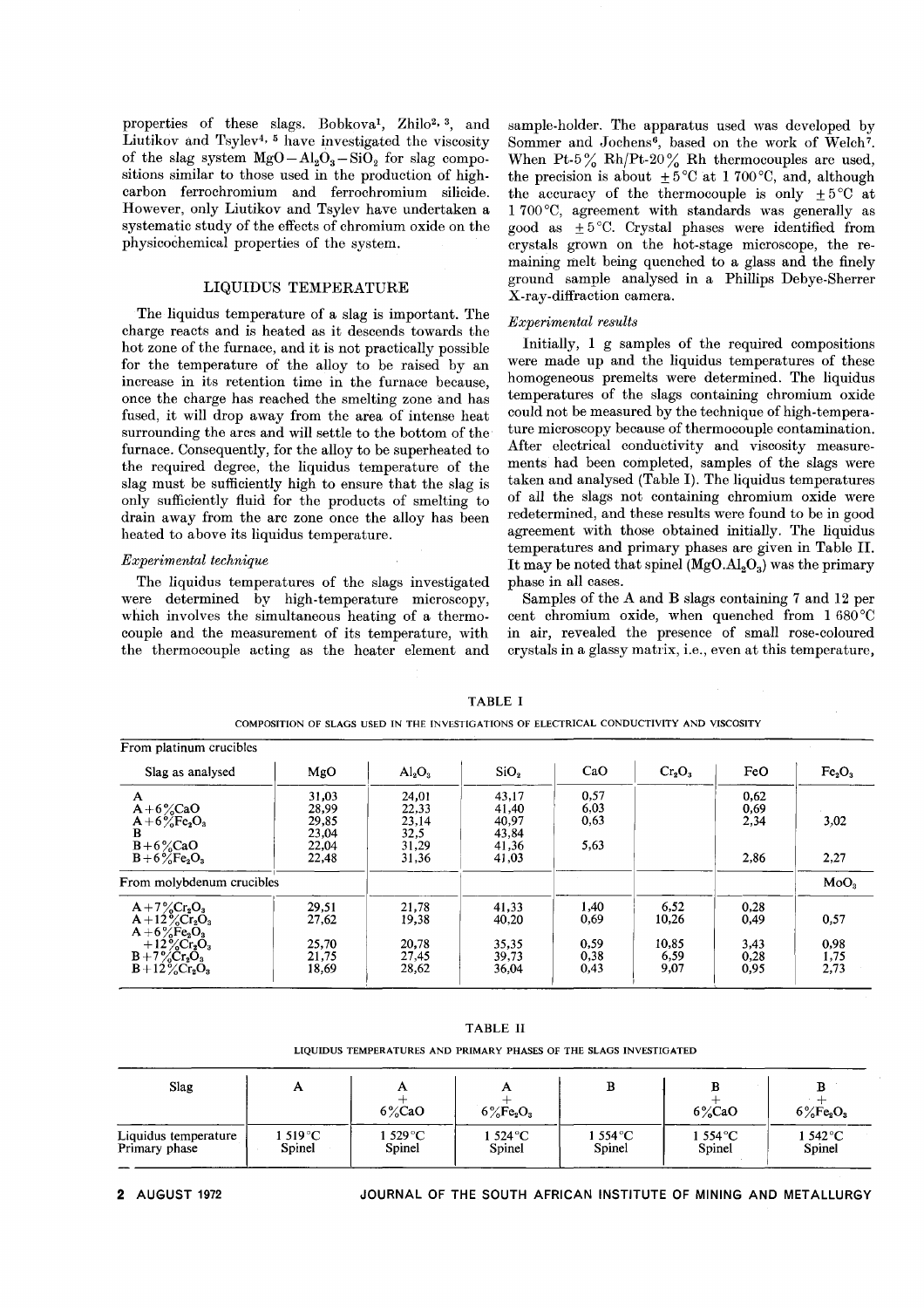the slag was below its liquidus temperature. X-raydiffraction analysis showed the existence of a spinel structure corresponding closely to the composition  $MgO.AI<sub>2</sub>O<sub>3</sub>$ , and electron-microprobe analysis for the chromium ion showed that almost all the chromium was contained within the spinel structure, only a small amount remaining in the glassy phase. The liquidus temperatures could be estimated from the viscosity measurements: as soon as crystal growth occurred on the spindle, indicating that the temperature of the slag was below liquidus, the rotary movement became erratic. It was estimated that the liquidus temperatures of the A series of slags with  $Cr_2O_3$  additions were between 1700 and 1 800°C, and those of the B series were above 1800°C.

#### *Discussion*

The liquidus temperatures of slags A and B are in general agreement with the phase diagram compiled by Osborn and Muan<sup>8</sup>. CaO and  $Fe<sub>2</sub>O<sub>3</sub>$  have little influence on the liquidus temperature, CaO raises the temperature, as found by Osborn et al.<sup>9</sup> in their work on the liquidus temperatures of blast-furnace slags. In their study of the phase assemblages of the system  $MgO - Al_2O_3 - SiO_2$ with  $Cr_2O_3$  additions, Liutikov and Rudneva<sup>10</sup> found that rose-coloured crystals of spinel were always observed in samples of slags containing 35 to 40 per cent  $SiO<sub>2</sub>$  and more than 6 to 9 per cent chromium oxide when these were quenched from 1 800°C. A considerable increase in the liquidus temperatures of slags on the addition of  $Cr<sub>2</sub>O<sub>3</sub>$  was also found by Keith<sup>11</sup> and Kats et al.<sup>12</sup>

# ELECTRICAL CONDUCTIVITY

The relative importance of the electrical conductivity of the slag is still under debate. Heating in the electricarc furnace during the smelting of ferro-alloys of chromium can occur to a considerable degree by resistance heating, the resistance being supplied by the furnace contents at the electrode tips. The contents of the furnace in this area consist of chromite ore in various stages of reduction, flux additions that have undergone incipient fusion, the reducing agent, and the products of the smelting operation, namely, alloy and slag.

Although, as in most smelting processes in the submerged-arc furnace, the carbon reducing agent is expected to supply the major proportion of the current paths available, the slag may contribute considerably to the overall resistivity at the electrode-tip area because of the high slag-to-metal ratio in this process. It is therefore logical that the conductivity of the final slag should be examined, especially as the composition can be varied in practice. However, it must be pointed out that it is not known to what degree the slag contributes to the electrical resistance of the furnace, which is normally between 0,8 and  $1.2 \times 10^{-3}$  ohm, or how this final slag is related to the 'primary' slag formed higher up in the furnace.

# *Experimental technique*

Conductivity was determined at high temperatures by measurement of the resistance of the slag with a suitable electrode system and conversion of the results according

to a resistance-conductivity calibration curve obtained from appropriate liquids of accurately determined conductivity. Two parallel metal electrodes held in position by an alumina rod dipped into the slag to form one arm of an impedance bridge, which incorporated provision for variation in supply frequency and separate measurement of the resistance and capacitance of the slag. The design was based on the experimental work of Riebling and Logel13. At temperatures of up to 1 650°C, a molybdenum resistance furnace was used with platinum electrodes and crucibles in an air atmosphere. For higher temperatures, an Intertherm 500 kHz induction furnace was used with molybdenum electrodes and crucibles in an argon atmosphere.

The resistance of a slag is inversely proportional to its conductivity, and thus

*RK=G,*

where *R* is the resistance of the slag in the cell,

*K* is the conductivity of the slag, and

*G* is the cell constant.

*G* depends on the geometry of the cell and should remain constant with changes in resistance and conductivity or with changes in the applied frequency. Preliminary investigation revealed that the resistance of the slag was independent of frequency down to about 2 000 Hz, and the precision was greatest at 10 kHz.

For the derivation of a calibration curve based on standard solutions, the above equation was used in the form

 $log R + log K = log G$ .

Thus a plot of  $log_{10} R$  versus  $log_{10} K$  should be a straight line with a gradient of  $-1$ . However, when an attempt was made to calibrate the electrical conductivity cell at 10 kHz with aqueous sodium chloride and potassium chloride solutions, it was found that there was considerable deviation from linearity, especially for more concentrated solutions. Also, it was noted that there was a change in capacitance from  $0.0024$  to  $0.54 \mu$ F from the least concentrated to the most concentrated solutions. This change was attributed to polarization of the electrodes by means of the ions in solution. So that reactance-free impedances would be obtained, it was decided to consider resistance as that value which would be measured at infinite frequency. This was accomplished by extrapolation to infinite frequency of the resistance values on a curve of resistance versus the reciprocal of frequency. Riebling and Logel<sup>13</sup> and Tickle<sup>14</sup> also used reactance-free calibration curves.

The best straight line was obtained by a least-squares fit. The line was given as

 $log_{10}R=0.9942$   $log_{10}K-0.1514$ .

The standard deviation was 0,01, and the correlation  $coefficient$  was  $-0,9999$ 

#### *Experimental results*

Electrical-conductivity measurements were made in platinum crucibles in air in the temperature range 1 500 to 1 640 °C for the A and B series with CaO and  $Fe<sub>2</sub>O<sub>3</sub>$  additions. Although it was realized that the slags would be below their liquidus temperatures, further measurements were made on composition A with chromium oxide additions, so that correlation could be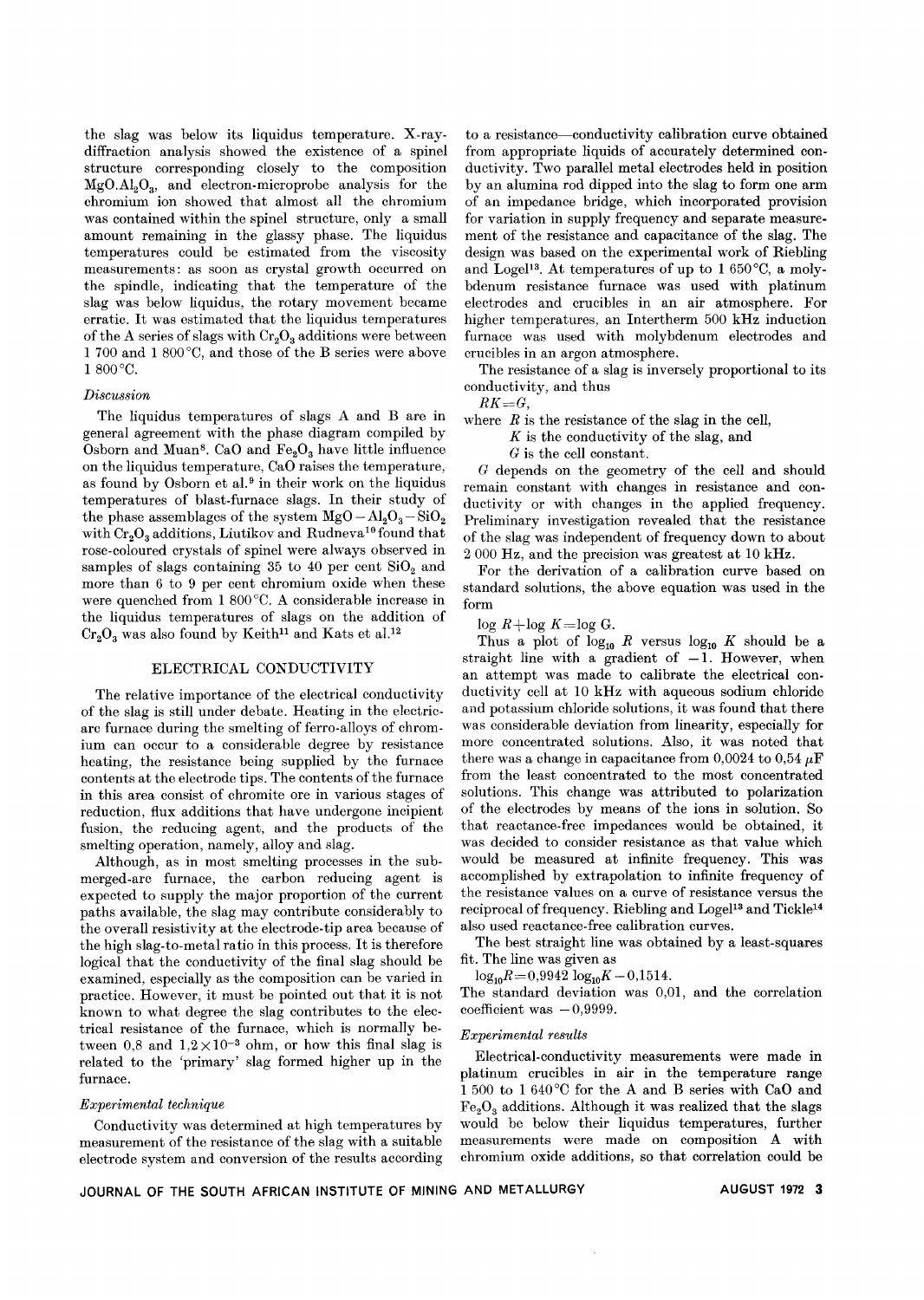obtained with later high-temperature work carried out in the induction furnace. It was not possible to do the same with the B composition or with the combined chromium and iron oxide additions because this resulted in attack on the crucible and in a slag of uneven and moving surface due to oxygen evolution in this temperature range. These results are shown in Fig. 2. In molybdenum crucibles and under an argon atmosphere, a check run was performed on slag *A+6* per cent CaO.



Fig. 2-Change in the electrical conductivity of slags after additions of CaO, Fe<sub>2</sub>O<sub>3</sub>, and Cr<sub>2</sub>O<sub>3</sub>

The precision of the measurement was found to be good, and the results were in good agreement with those obtained previously with the platinum crucibles. For the slags containing chromium oxide, it was possible to obtain resistance readings only for slag *A+7* per cent  $Cr_2O_3$  and slag  $A+6$  per cent  $Fe_2O_3+12$  per cent  $Cr_2O_3$ at high temperatures, and the accuracy and precision was poor because of the low resistances measured and interference from the furnace. For the B series of slags with chromium oxide additions, no readings were obtained to which significance could be attached, because the slags had not settled even after several hours at 1 800 °C. Table III gives the equation of slag conductivity or the slags investigated, together with activation energy  $(E_K)$ , standard deviation  $(\sigma)$ , and correlation coefficient *(r).* These results were obtained from the calibration equation; and the best straight line was obtained from a least-squares fit.

# *Discussion*

The results of the present investigation were interpreted according to the ionic nature of silicate slags as given by Bockris et al.<sup>15</sup> and according to the interpretation of the effects of cations on the electrical conductivity of molten silicates<sup>16</sup> in terms of their oxygenion attraction  $I$  (after the work of Dietzel<sup>17</sup>). Slag A has a greater conductivity than slag B because of its higher  $MgO-to-Al<sub>2</sub>O<sub>3</sub>$  ratio. Additions of CaO and Fe<sub>2</sub>O<sub>3</sub> increase the conductivity of both A and B, and, for slag B,  $Fe<sub>2</sub>O<sub>3</sub>$  increases the conductivity more than CaO. CaO has a lower  $I$  value than either FeO or  $Fe<sub>2</sub>O<sub>3</sub>$  and would thus be expected to increase the conductivity more than either of these two. The increase in conductivity as a result of the  $Fe<sub>2</sub>O<sub>3</sub>$  addition may be explained by the high oxygen-ion attraction of the Fe3+ ion, which would distort the silicate structure, having a similar effect to that of a breakdown of the structure. Conduction would be due to the  $Fe<sup>2+</sup>$  ion, which has a high mobility because of its small radius. The high mobility of the  $Fe<sup>2+</sup>$  ion was confirmed by subsequent work. Although the presence of CaO and  $Fe<sub>2</sub>O<sub>3</sub>$  considerably decreased the activation energy for slag A, the CaO addition slightly increased the activation energy for slag B. As CaO has a low *I* value, it would be expected that the activation energy would decrease, as was found by Bockris et al.<sup>15</sup>. However, the conductivity increases because of the magnitude of the frequency factor  $(A_K)$ .

The effects of  $Cr_2O_3$  may be divided into two classes: those revealed by measurements below the liquidus temperature in platinum crucibles in air, and those by measurements above the liquidus in molybdenum crucibles in an argon atmosphere. The measurement in platinum crucibles shows that  $Cr_2O_3$  decreases the conductivity considerably. This finding is in accordance with the fact that the melt was considerably below its liquidus temperature and, as the primary phase is  $MgO.(Al,Cr)<sub>2</sub>O<sub>3</sub>$ , the number of cations available for conduction is reduced. The high-temperature results obtained in molybdenum crucibles in an argon atmosphere give a different picture. The conductivity increases with additions of  $Cr_2O_3$  and is highest for the melt with 6 per cent  $Fe<sub>2</sub>O<sub>3</sub>$  and 12 per cent  $Cr<sub>2</sub>O<sub>3</sub>$ . As can be seen in Table Ill, the activation energy for slag  $A+7$  per cent  $Cr_2O_3$  is considerably different for measurements above and below the liquidus temperature. The differences may be explained by the fact that an inert atmosphere will favour the conversion of the  $Cr^{3+}$  ion to  $Cr^{2+}$ , the equilibrium ratio depending on the oxygen partial pressure. In addition, as the liquidus temperature is approached, more cations are released from the primary phase. It is believed that the *I* value of CrO is similar to that of MgO, but no precise confirmation of this could be found in the literature. The presence of molybdenum oxide in the melt, as shown by the analyses (Table I), may be another factor affecting conductivity. The oxide results from the evolution of oxygen in the conversion of  $Cr_2O_3$  to  $CrO$  at high temperatures. This oxygen attacks the molybdenum crucible,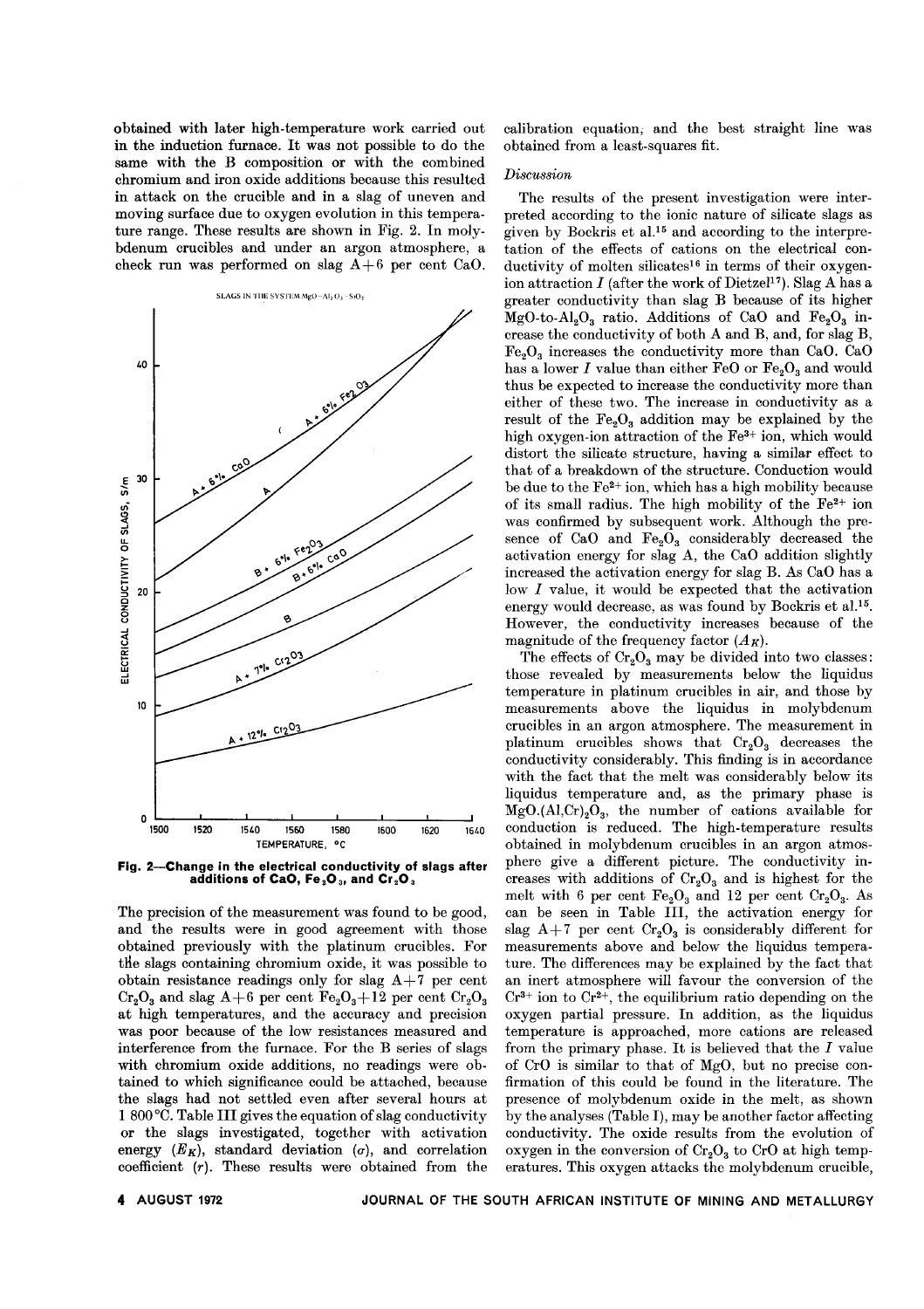|                                           | EOUATION OF SLAG CONDUCTIVITY, SHOWING ACTIVATION ENERGY, STANDARD DEVIATION, AND CORRELATION COEFFICIENT |
|-------------------------------------------|-----------------------------------------------------------------------------------------------------------|
| (a) In the molvbdenum resistance furnace: |                                                                                                           |

| <b>Slag</b>                                  | Equation                                                 | $E_K$ kj/mol | $\pmb{\sigma}$ | r        |  |
|----------------------------------------------|----------------------------------------------------------|--------------|----------------|----------|--|
| A                                            | In $K = -185.4 \times 10^2 \times  + 8.918$              | 154,1        | 0,3090         | $-0,975$ |  |
| $A+6\%$ CaO                                  | In $K = -129.9 \times 10^2 \times \frac{1}{T} + 5.993$   | 108,1        | 0,0177         | $-0,981$ |  |
| $A + 6\%Fe2O3$                               | In $K = -131.4 \times 10^2 \times \frac{1}{T} + 6.067$   | 109,2        | 0.0144         | $-0,981$ |  |
| $A + 7\%$ Cr <sub>2</sub> O <sub>3</sub>     | In $K = -214.3 \times 10^2 \times \frac{1}{T} + 9.702$   | 178,2        | 0,0262         | $-0,979$ |  |
| $A + 12\%$ Cr <sub>2</sub> O <sub>3</sub>    | In $K = -202.2 \times 10^2 \times \frac{1}{T} + 8.470$   | 168,2        | 0,0281         | $-0,978$ |  |
| B                                            | In $K = -168.0 \times 10^2 \times - +7.401$              | 139,7        | 0,0259         | $-0,987$ |  |
| $B + 6\%$ CaO                                | In $K = -172.2 \times 10^2 \times \frac{1}{T} + 7.794$   | 143,2        | 0,0214         | $-0,988$ |  |
| $B + 6\%Fe2O3$                               | In $K = -160.6 \times 10^2 \times \frac{1}{T} + 7,262$   | 133,6        | 0,0253         | $-0,986$ |  |
| (b) In the induction furnace:                |                                                          |              |                |          |  |
| $A+6\%$ CaO                                  | In $K = -116.7 \times 10^2 \times \frac{1}{T} + 5.276$   | 97,0         | 0,0099         | $-0,995$ |  |
| $A + 7\%$ Cr <sub>2</sub> O <sub>3</sub>     | In $K = -154.0 \times 10^{2} \times \frac{1}{T} + 7.454$ | 128,0        | 0,0188         | $-0,974$ |  |
| $\substack{A + 6\%Fe_2O_3 \\ + 12\%Cr_2O_3}$ | In $K = -122.8 \times 10^2 \times  + 6.088$              | 102,1        | 0,0096         | $-0,997$ |  |

and molybdenum oxide goes into solution. The attack is greater as the percentage of chromium oxide in the slag increases, and is very much greater for the B slags, for which the oxide melts were made up in molybdenum crucibles (for the A slags, the melts had already been made up in platinum crucibles). By analogy with most metal oxides, molybdenum oxide should increase the conductivity, but no work on the effect of molybdenum oxide in any slag system seems to have been reported.

# THE EFFECTS OF CHANGES IN FREQUENCY AND CURRENT ON THE MEASURED RE-SISTANCE OF THE CELL

Electric reduction furnaces are run at a frequency of 50 Hz and at very high current densities. So that a greater understanding of the conduction and electrode processes could be obtained, an attempt was made to determine the effects of variation in frequency and current on the resistance of the slags.

# *Preliminary investigations*

So that polarization at low frequencies would be

limited, a single platinum rod of 4.7 mm diameter was constructed to act as the central electrode and the crucible was used as the other electrode. Heavier connections were used to permit a greater current to be carried. For an electrode power density similar to Kelly's18 value for high-carbon ferrochromium, it was calculated that the electrode current should be about 20 A.

The bridge employed in the conductivity measurements was used in the determination of the variation of resistance with frequency. Higher capacitances were encountered, and these had to be balanced out. Because the slag was heated locally by the passage of current in the vicinity of the electrode, a Pt-6 per cent *RhjPt-30* per cent Rh thermocouple was positioned in the slag next to the electrode. Because of possible contamination, new thermocouple ends were used for each slag.

It was found that dissolution of the electrode began with a current of 10 A, which appreciably heated. the slag as it passed through. For the clearer interpretation of current effects, the slag resistance was measured at different current levels but at a constant temperature.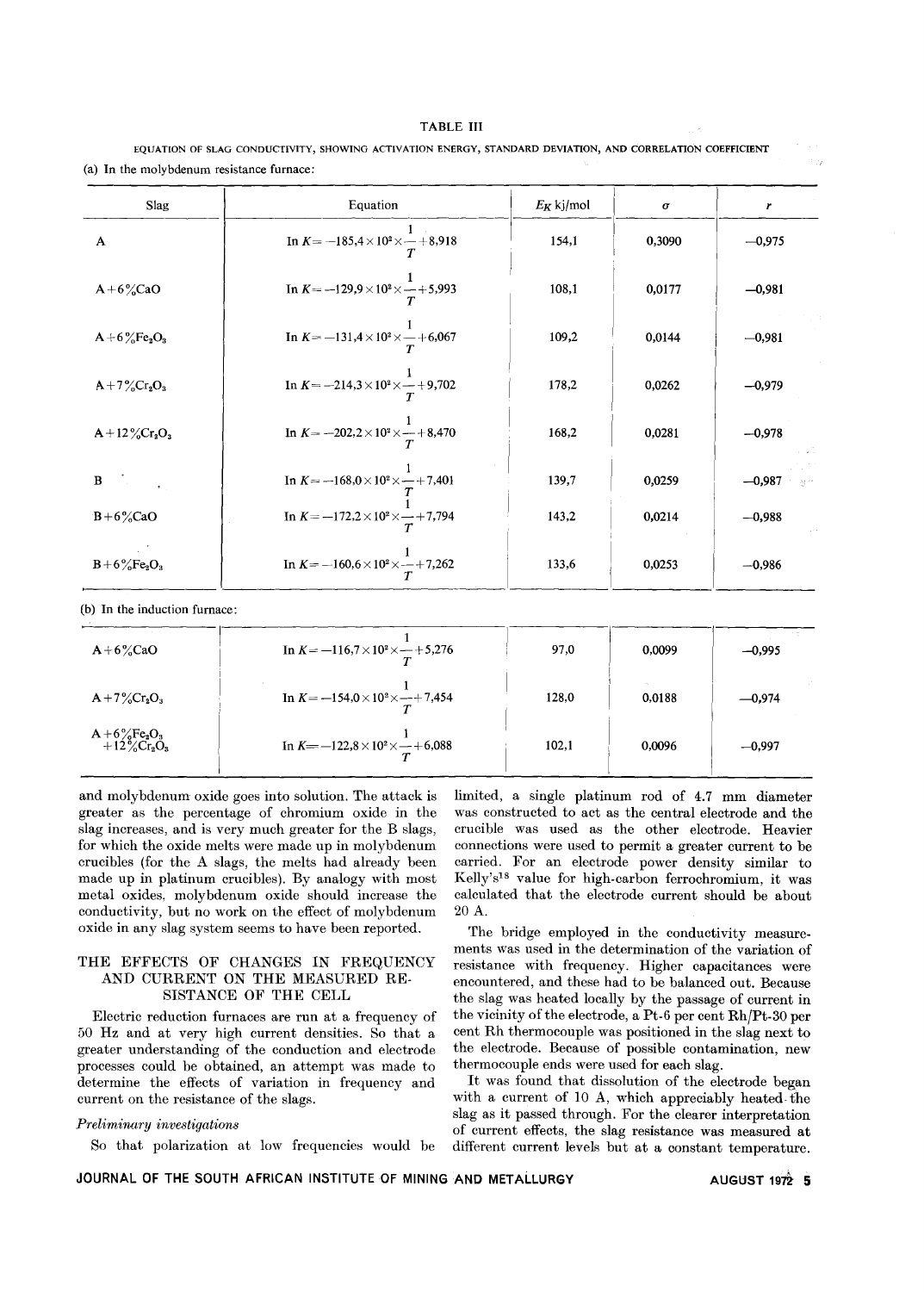This was accomplished by a lowering of the furnace temperature by the required amount. It was found that, when the current was increased by more than 1 A, all the slags showed the same trend, viz, an increase in resistance for an increase in current, the rate of increase depending on the resistance of the slag. As will be explained, this trend was to be expected, and currents greater than 2 A were generally not passed through the slag.

# *Results and discussion*

The effects on the cell resistances of a change of current and frequency for the slags investigated are shown in Figs. 3 to 7. For purposes of comparison, the two graphs for each slag are shown in the same figure. The temperature range of the investigation, 1 540 to 1 620°0, was above the liquidus temperatures of all the slags, except those containing chromium oxide. Because the greatest variation occurs over a comparatively small range of low frequencies the logarithm of the frequency values was taken. As can be seen from the graphs at the limit of low current and low frequency, the resistance values are in fair agreement, except in Fig. 7. The resistance measured by the current and voltage ratio was generally less than the bridge-circuit measurement for low current values. The agreement in the region of 0,5 A was found to be good.



Fig. 3-Variation in cell resistance with changes of frequency and current for slag A



Fig. 4—Variation in cell resistance with changes of<br>frequency and current for slag A  $+6\%$  CaO



Fig, 5-Variation in cell resistance with changes of frequency and current for slag A  $+$  6% Fe $_{2}$ C



3-7 3-2 2-7 2-2 1-7-0-0 0-5 1-0 1-5<br>LOG<sub>IO</sub>FREQUENCY A+-12%-Cr<sub>2</sub>-0<sub>3</sub> CELL\_CURRENT, A A, 12% C'2 °3 CELL CURREN, <sup>A</sup> 32 27 20 Fig. 7-Variation in cell resistance with changes of frequency and current for slag  $A + 12\%$  Cr<sub>2</sub>O<sub>3</sub>

#### TABLE IV





JOURNAL OF THE SOUTH AFRICAN INSTITUTE OF MINING AND METALLURGY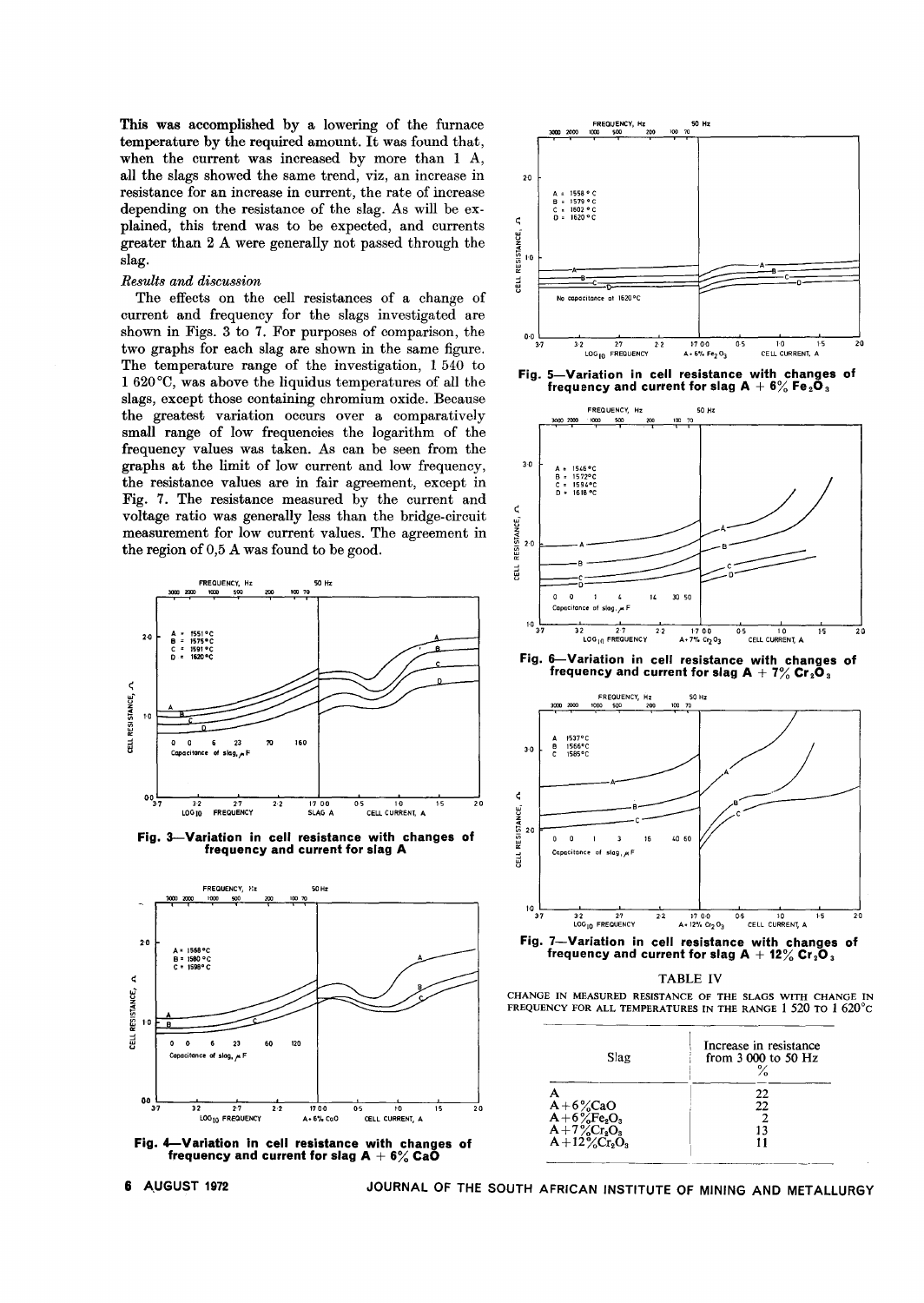The percentage change in the measured resistance of the slags over the frequency range 3 000 to 50 Hz is ;iven in Table IV. Fig. 3 shows that, for slag A, the resistance increases fairly considerably from 3000 to 50 Hz. At the same time the capacitance increases very rapidly. It can be deduced that electron transfer at the electrode-slag interface decreased and diffusion was being hindered by the build-up of ions, increasing both resistance and capacitance. The addition of CaO has little effect on the characteristics of slag A (Fig. 4), whereas the addition of  $Fe<sub>2</sub>O<sub>3</sub>$  to slag A causes only a very small change in resistance with change in frequency (Fig. 5). This small change in resistance is probably due to distortion of the melt structure by the  $Fe<sup>3+</sup>$  ion, which because of its high  $I$  value, permits greater mobility of the Fe<sup>2+</sup> ion, which has a lower  $I$ value. The fact that CaO has a lower  $I$  value than FeO and yet has little effect on the electrical characteristics of the slag shows that the Fe3+ ion must be important in these processes. The percentage change in resistance with frequency for slag A with additions of 7 and 12 per cent  $Cr_2O_3$  is 13 and 11 per cent, compared with 22 per cent for slag A alone. Thus the presence of  $Cr_2O_3$  in the slag resulted in a smaller variation of resistance with frequency. The lower capacitanc of the slags with additions of  $Cr_2O_3$  (only about half that of slag A) can be explained by the presence of a relatively mobile cation, which would probably be Cr2+. The higher resistance of slag A with additions of  $Cr_2O_3$  is assumed to be due to the fact that the Cr<sup>3+</sup> ion has caused the formation of high-temperature spinel crystals - $MgO.(Al,Cr)<sub>2</sub>O<sub>3</sub>$  - because of the higher melting points, thus removing a large proportion of the conducting cations from the melt. This interpretation is in accordance with the findings from high-temperature measurements performed in the induction furnace. As can be seen in Figs. 3 to 7, the slags with higher capacitances exhibit some form of electrode effect at cell currents between 0 and 1 A. The slag containing  $Fe<sub>2</sub>O<sub>3</sub>$ , which has a lower capacitance, follows the trend that would be  $\operatorname{expected}-\operatorname{a}$  slight increase in resistance as the curren is increased over this same range. The other slags follow this trend at cell currents greater than 1 A, except that the increase in resistance is larger because of the higher resistivity of these slags. The increase in resistance occurs because the furnace temperature was being lowered so that a constant temperature would be maintained in the slag as the slag temperature was being increased by resistance heating. However, only the slag in the immediate vicinity of the electrode, where the temperature is being measured, is being heated. The bulk of the slag is close to furnace temperature. The slags with  $Cr_2O_3$  exhibit a more pronounced temperature increase because the higher resistance of these slags results in greater resistance heating (12 *R).* (Compare Figs. 6 and 7 with Figs. 3 to 5).

The capacitance of the slags at higher current values was determined with a phase meter. There was no detectable change in  $\phi$ , although the test for capacitan was positive. The absence of capacitance was confirmed by the calculation

cos  $\phi=(w^2 c^2 R^2+1)^{-\frac{1}{2}}$ ,

where  $R = 1 \Omega$ ,

$$
c = 150 \,\mu\text{F, and}
$$
  

$$
w = 2\pi \times 50 \text{ rads}^{-1}
$$

Thus

cos  $\phi = (10^4 \times 9.873 \times 225 \times 10^2 \times 10^{-12} + 1)^{-1} = 0.999$ a reading that cannot be differentiated from unity on the instrument.

### VISCOSITY

Viscosity must be low if the diffusion processes in the slag are to occur quickly enough for the reactions between slag and alloy to approach equilibrium rapidly and so affect the kinetics of the process favourably. Because of turbulence both in the furnace and when the furnace is tapped, small droplets of metal will occur in the slag, and the rate at which these metal droplets are separated from the slag phase is a function of the viscosity of the slag. In addition, an excessively viscous slag will give rise to operational difficulties during tapping.

# *Technique of measurement*

A Brookfield Syncro-Lectric Viscometer was used for viscosity measurements. The instrument is quick and simple to operate and of high precision, having springs of different torsion constants available and a wide range of motor speeds. The inner cylinder is driven through a copper-beryllium helical spring by a variable-speed synchronous motor, and the spring is attached to a pointer that moves over a scale. When the torque on the inner cylinder equals the restoring torque of the spring, the position of the pointer is a measure of the viscosity.



Fig. 8-Change in viscosity of slags after additions of CaO, Fe $_{2}$ O $_{3}$ , and Cr $_{2}$ O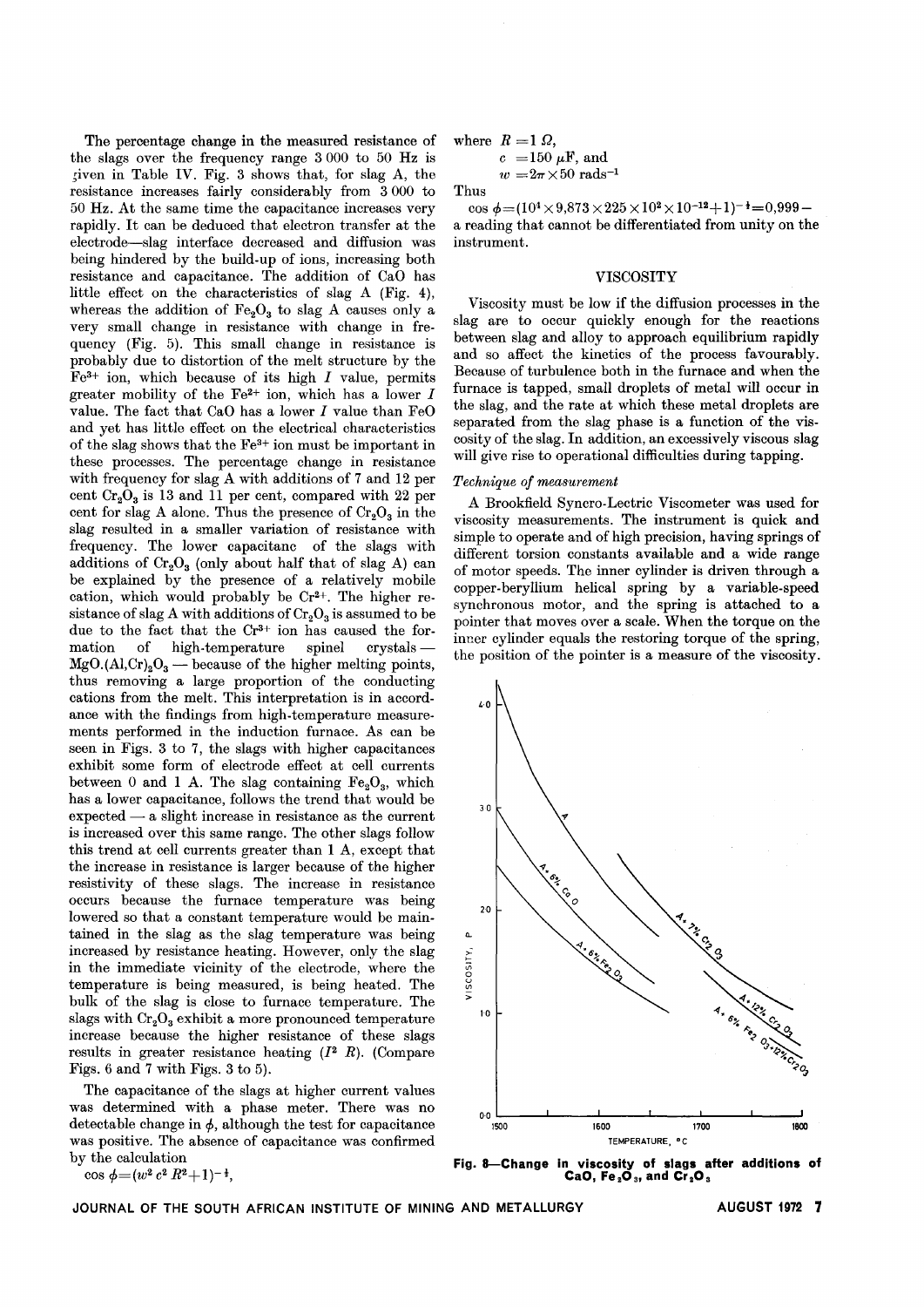| <b>Slag</b><br>Arrest Made<br>$-1$                       | Equation                                                   | $E_{\eta}$<br>kj/mol | σ      | r     |
|----------------------------------------------------------|------------------------------------------------------------|----------------------|--------|-------|
| A                                                        | In $\eta = 191.0 \times 10^2 \times \frac{1}{T}$ -9.392    | 159,0                | 0,0158 | 0,998 |
| $A+6\%$ CaO                                              | In $\eta = 184.5 \times 10^{2} \times \frac{1}{T} - 9.341$ | 153,5                | 0,0147 | 0,998 |
| $A + 6\%Fe2O3$                                           | In $\eta = 180.6 \times 10^2 \times \frac{1}{T} - 9.297$   | 150,2                | 0,0237 | 0,996 |
| $A + 7\%$ Cr <sub>2</sub> O <sub>3</sub>                 | In $\eta = 214.9 \times 10^2 \times \frac{1}{T} - 10.43$   | 173,9                | 0,0384 | 0,988 |
| $A + 12\%$ Cr <sub>2</sub> O <sub>3</sub>                | In $\eta = 321.5 \times 10^2 \times \frac{1}{T}$ -15,90    | 267,4                | 0,0260 | 0,978 |
| $A + 6\%Fe2O3$<br>$+12\%$ Cr <sub>2</sub> O <sub>3</sub> | In $\eta = 414.5 \times 10^2 \times \frac{1}{T}$ -20.57    | 344,7                | 0,0305 | 0,948 |

EQUATIONS OF SLAG VISCOSITY SHOWING ACTIVATION ENERGY, STANDARD DEVIATION, AND CORRELATION COEFFICIENT TABLE V

The viscometer was calibrated with calibrating oils obtained from the United States Bureau of Standards, and was adapted for high-temperature work by means of a specially constructed molybdenum spindle.

# *Experimental results*

The induction furnace was used, viscosity measurements being made in molybdenum crucibles in an argon atmosphere. For the slags of higher chromium oxide content, comparatively few readings could be taken below 1 800 °C because the growth of crystals around the spindle shaft impeded the rotary movement of the spindle. Except for the presence of these crystals, the chromium oxide slags were found to be very fluid. The viscosity of slag A with additions of calcium oxide, ferric oxide, and chromium oxide is shown in Fig. 8. All the readings were combined to give the best straightline equation for the variation of log viscosity with  $I/T$ <sup>o</sup> K for each slag, and the activation energies were obtained from the slope of these lines. The computed results are given in Table V.

# *Discussion*

Additions of CaO and  $Fe<sub>2</sub>O<sub>3</sub>$  caused a decrease in the viscosity of slag A in a manner similar to that when the conductivity is increased as a result of a further breakup of the melt structure. The greatest effect of these additions was on the activation energy, which is influenced by the cations in the conduction process and the anions during viscous flow. Thus  $E_K$  was lowered considerably by CaO and  $Fe<sub>2</sub>O<sub>3</sub>$  additions ,but  $E<sub>7</sub>$  was lowered only slightly by the same additions. The addition of 7 per cent  $Cr_2O_3$  increased the viscosity, but a further increase in the  $Cr_2O_3$  content decreased the viscosity. The high  $I$  value of the  $Cr^{3+}$  ion and its network-forming properties would explain the increase in viscosity. It is possible that the decrease with additional  $Cr_2O_3$  may be the result of contamination by molybdenum oxide or the lower silica content of the slag. Alternatively, most of the chromium ions might be in the divalent form at high temperatures and thus have an effect on the viscosity of the slag similar to that of MgO. The activation energies of the slags with additions of  $Cr_2O_3$  were increased considerably. The viscosity measurement of the slag with 7 per cent  $Cr_2O_3$  is believed to be reasonably accurate, but, as considerable difficulty was experienced in the measurement of the viscosities of the slags with the higher chromium oxide additions, these results may be less accurate.

#### **CONCLUSION**

The general trends found in the present investigation were that CaO and  $Fe<sub>2</sub>O<sub>3</sub>$  additions decrease the viscosity and increase the electrical conductivity of slags in the  $MgO - Al_2O_3 - SiO_2$  system with a 45 per cent silica content. CaO and  $Fe<sub>2</sub>O<sub>3</sub>$  additions have little effect on the liquidus temperatures, but  $Cr_2O_3$  increases the liquidus temperatures considerably. Below the estimated liquidus temperatures of the slags,  $Cr_2O_3$ additions decrease the electrical conductivity, but cause an increase above the liquidus temperatures. The viscosity increases with the addition of 7 per cent  $Cr_2O_3$ , but decreases for higher concentrations of  $Cr_2O_3$  for temperatures above the liquidus temperature. These trends are in agreement with the work of  $\mathbb{Z}$ hilo<sup>2, 3</sup>, Bobkoval, and Liutikov and Tsylev4, 5. However, the absolute values obtained in the present investigation differ considerably from those of the above workers, who, in turn, were not in agreement with one another. The present investigation was in fair agreement with the research undertaken by other investigators of the National Institute for Metallurgy using the same ex perimental technique. (Ossin<sup>19</sup> and Johnston<sup>20</sup>). The results showed that the true conductivity of the slags is